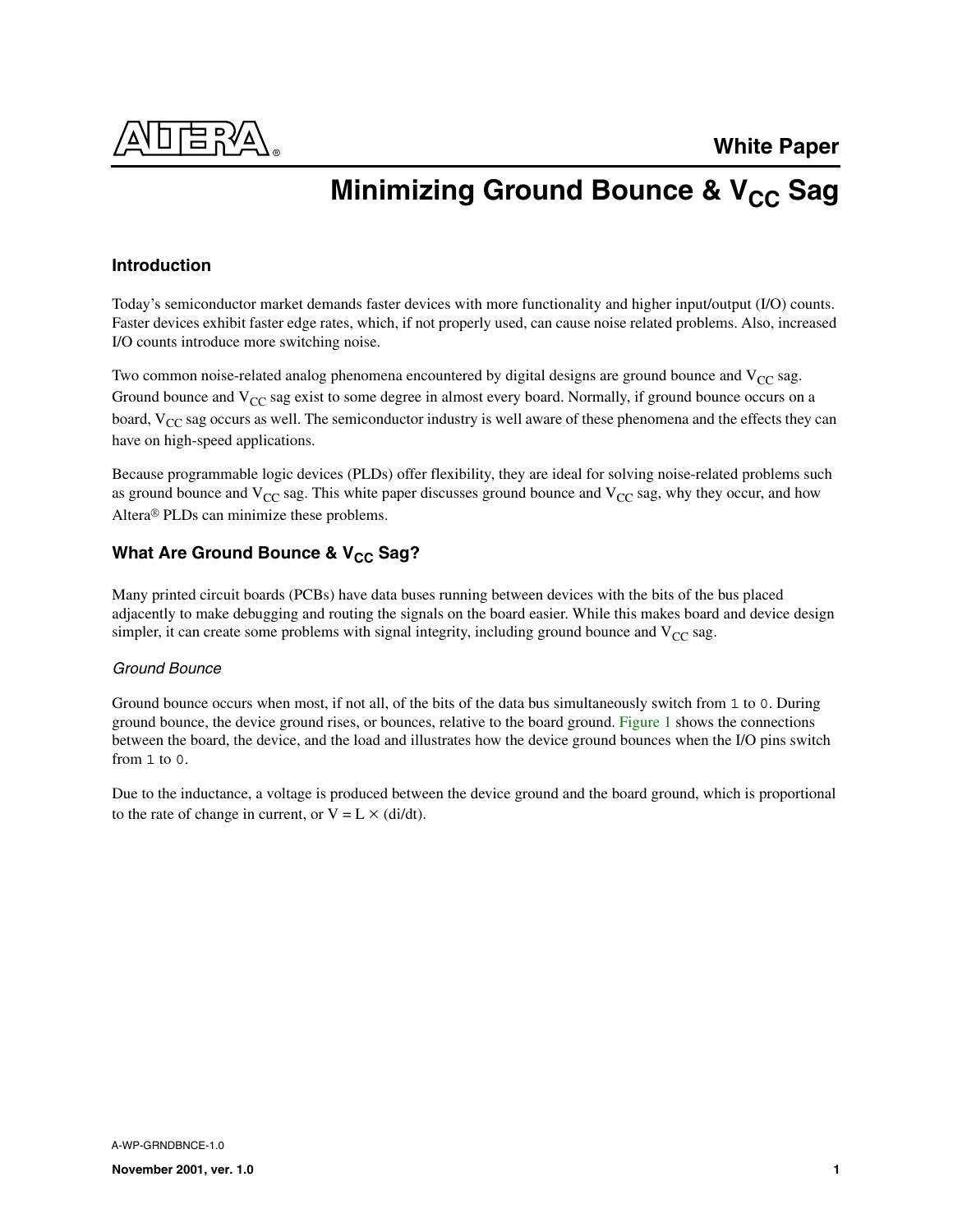<span id="page-1-0"></span>

If the I/O pin is driving out a logic 1, the load capacitor is charged. When this pin switches from 1 to 0, a rush of current (di/dt) flows from the load capacitor through the I/O and the ground of the device to the board ground. This sudden rush of current (di/dt), in combination with the inductances (L) in the pin, device packaging, and connection to the board ground, causes a voltage difference to be generated between the board ground and the device ground. Because the sudden rush in current builds and then recedes, the ground of the device bounces.

The ground bounce amplitude increases with the number of simultaneously switching outputs (SSOs) switching from high to low as well as the load capacitance. A larger load capacitance provides more charge and, hence, more current. Each additional SSO draws more current into the device in the same amount of time and, therefore, more voltage potential is generated from  $V = L \times \frac{di}{dt}$ .

Figure 2 is an oscilloscope view of ground bounce that shows the device ground and one of many simultaneously switching outputs. The top waveform is one of the switching I/O pins, and the bottom waveform is the quiet pin, or the I/O pin driving out low. The ground bounce is evident as the device ground (quiet pin) bounces when the outputs switch from 1 to 0. Also, the ground bounces slightly when the outputs switch from 0 to 1 due to small switching currents in the device. This switching noise is so small that it is not a problem.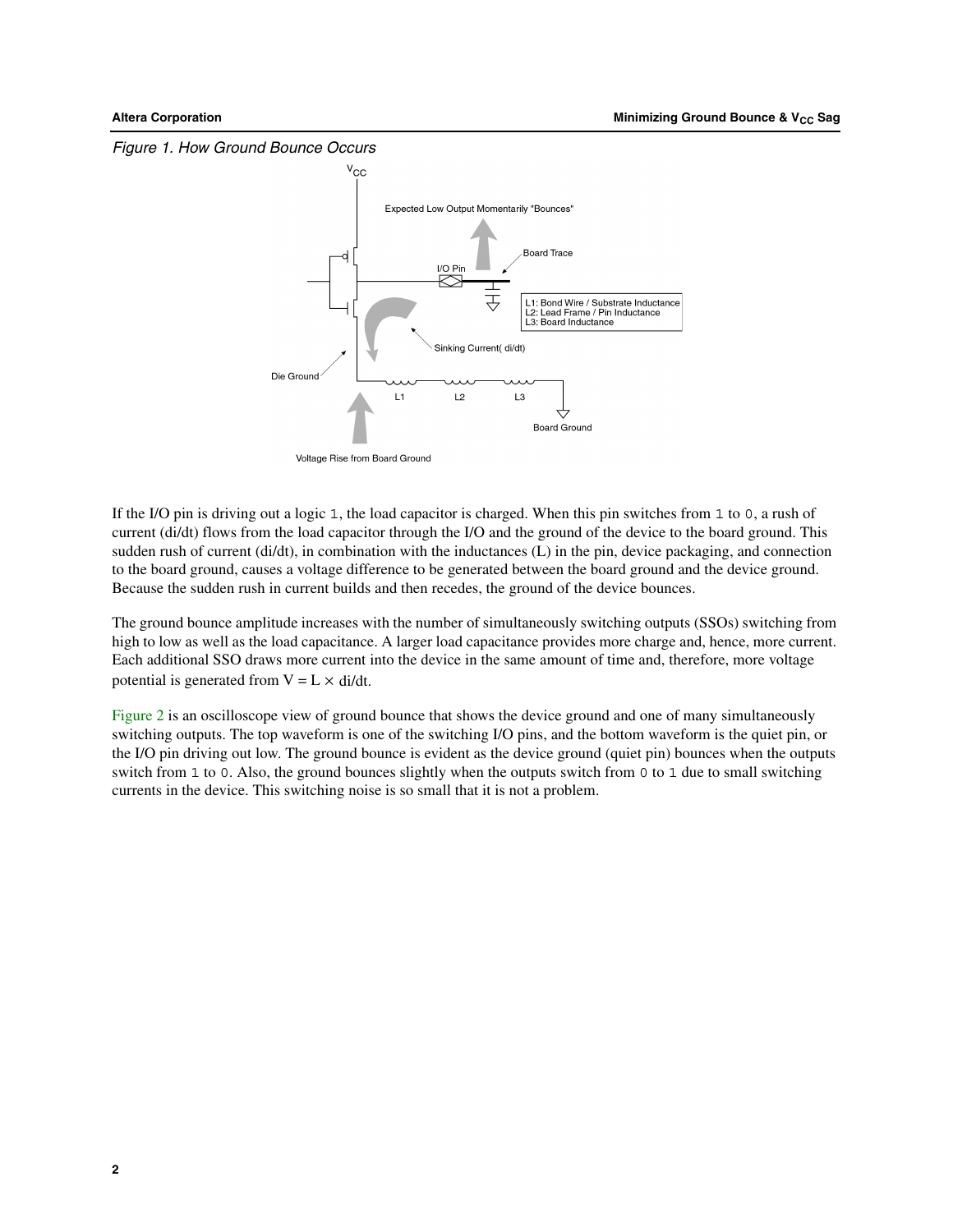

It is important to understand the mechanism for measuring the device ground, which is to monitor an I/O driving out low, commonly referred to as a quiet pin. Since ground pins are connected directly to the board ground, monitoring a ground pin will represent the board ground, not the internal device ground.

Problems occur when the amplitude of the ground bounce becomes too large. Signals may be misinterpreted because the relative ground levels are different for the driving device and the receiving device. This discrepancy can cause a logic 0 to be interpreted as a logic 1.

Take the example of a 3.3-V transistor-to-transistor logic (TTL) system, which has a maximum  $V_{II}$  (maximum voltage for input low) threshold of 0.8 V and minimum V<sub>IH</sub> (minimum voltage for input high) threshold of 2.0 V. A device with 1.1 V of ground bounce outputs a logic low signal to another device not exhibiting ground bounce. The downstream device receives a 1.1-V signal, which is above the  $V_{II}$  threshold and could be misinterpreted as a logic 1. This misinterpretation occurs because the driving device exhibits ground bounce resulting in a logic low output of 1.1 V above the ground of the board and, therefore, 1.1 V above the ground of the receiving device.

Another problem occurs on the input side of the device that exhibits ground bounce. The problem can occur when one input pin is near a bus of SSOs. If a device exhibits 1.1 V of ground bounce, then a logic 1 input signal could be misinterpreted as a logic 0, since the difference between the ground and the input signal shrinks by 1.1 V. For a 3.3-V TTL system, the maximum voltage of a logic 1 input is  $V_{CC}$ -1.4 V, or 1.9 V, which is below the minimum  $V_{IH}$  and above the maximum  $V_{IL}$ . This signal could be interpreted as a logic 0 or 1 because the voltage is between the maximum  $V_{IL}$  and the minimum  $V_{IH}$ .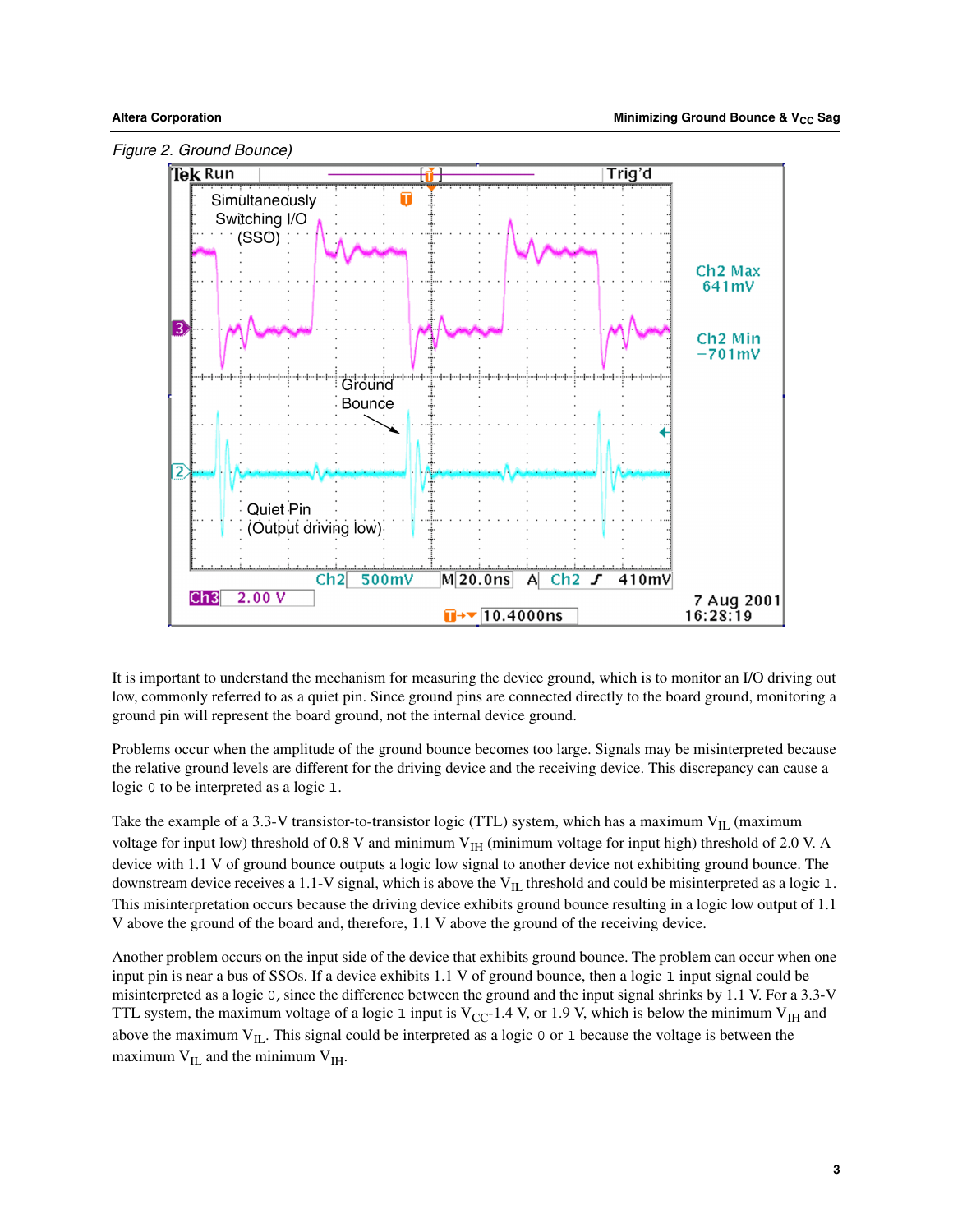# *VCC Sag*

 $V_{CC}$  sag occurs in the same manner as ground bounce, but it is more prevalent when the I/O pins switch from 0 to 1 and affects the internal  $V_{CC}$  of the device instead of the GND.

# Design Methods to Minimize Ground Bounce & V<sub>CC</sub> Sag

Design methods that reduce the inductance and reduce the rate of change of current decrease the amount of ground bounce and  $V_{CC}$  sag. These design methods include the use of:

- Flip Chip device packages
- Slow slew rate
- Limit the number of simultaneously switching output (SSOs) per I/O bank
- Spread out SSOs
- **■** Programmable GND and  $V_{CC}$  pins
- Out-of-phase simultaneously switching output (SSOs) using phase-locked loops (PLLs)
- Out-of-phase simultaneously switching output (SSOs) using programmable output delay option
- Series termination resistors
- Series-RC parallel terminations
- Decoupling capacitors

Altera conducted tests on a board with an APEXTM EP20K100EFC324-1X device to determine how much each design method improved ground bounce and  $V_{CC}$  sag. The results for each test are shown in [Table 1](#page-4-0).

Many variables, including board design, board layout, load on the I/O pins, package type, and device density, can affect ground bounce and  $V_{CC}$  sag. The results from this testing should be considered as a guideline only and not taken as characteristic of every application.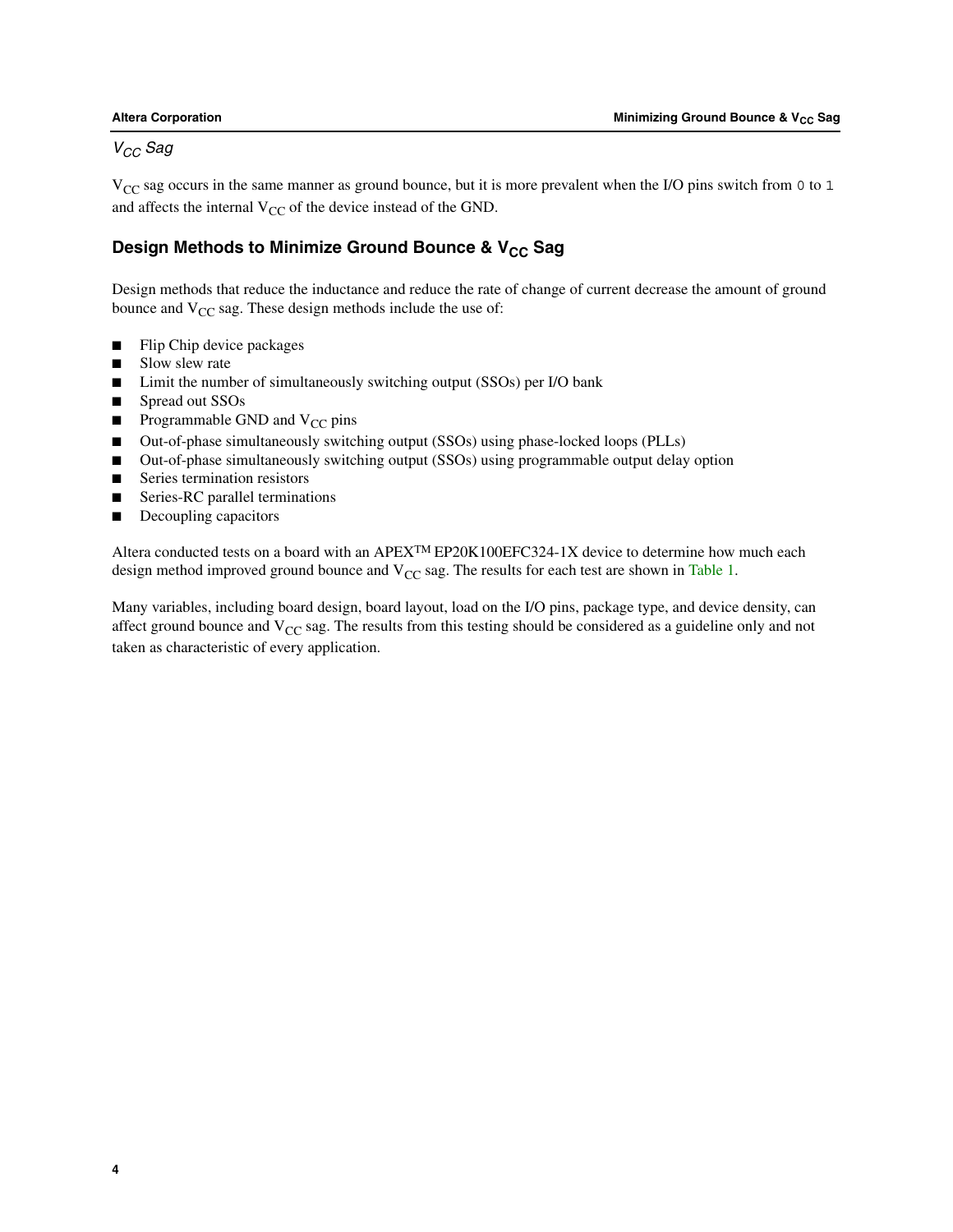The results are summarized in Table 1. The remainder of this white paper describes the tests in more detail.

### <span id="page-4-0"></span>*Table 1. Ground Bounce and V<sub>CC</sub> Sag Test Results*

| Design Method (APEX EP20K100EFC324-1X)                                                                                                                                                                                           | % Improvement     |              |
|----------------------------------------------------------------------------------------------------------------------------------------------------------------------------------------------------------------------------------|-------------------|--------------|
|                                                                                                                                                                                                                                  | <b>GND Bounce</b> | $V_{CC}$ Sag |
| Device package (Flip Chip vs. wire-bonded)                                                                                                                                                                                       | 72                | 58           |
| Slow slew rate                                                                                                                                                                                                                   | 65                | 61           |
| Half the number of SSOs                                                                                                                                                                                                          | 11 to 35          | $12$ to $31$ |
| Tri-state every other I/O pin $(-Z - I/O - Z - I/O - Z - I)$                                                                                                                                                                     | 13                | 28           |
| Tri-state every third I/O pin ( - Z - I/O - I/O - Z - I/O - I/O - Z - )                                                                                                                                                          | 7                 | 25           |
| Programmable GND or $V_{CC}$ on every other I/O pin. Programmable GNDs and $V_{CC}$ s are<br>connected to board GND or $V_{CC}$ ( - $V_{CC}$ - I/O - GND - I/O - $V_{CC}$ - )                                                    | 45                | 49           |
| Programmable GND or $V_{CC}$ on every other I/O pin. Programmable GNDs and $V_{CC}$ s are<br>not connected to board GND or $V_{CC}$ and have a 7.5-pF load.                                                                      | 24                | 22           |
| Programmable GND or $V_{CC}$ on every 3rd I/O pin. Programmable GNDs and $V_{CC}$ s are<br>connected to board GND or $V_{CC}$ . ( - $V_{CC}$ - I/O - I/O - GND - I/O - I/O - $V_{CC}$ - )                                        | 41                | 22           |
| Programmable GND or $V_{CC}$ on every third I/O pin. Programmable GNDs and $V_{CC}$ s are not<br>connected to board GND or $V_{CC}$ and have a 7.5-pF load.                                                                      | 71                | 25           |
| Programmable GND or $V_{CC}$ on every third I/O pin with a 10- $\Omega$ series resistor on each I/O<br>pin. Programmable GNDs and V <sub>CC</sub> s are not connected to board GND or V <sub>CC</sub> and have a<br>7.5-pF load. | 68                | 31           |
| PLL clock drives every other I/O pin (clock shift of 341 ps)                                                                                                                                                                     | 12                | 24           |
| Programmable output delay $(t_{co} 520 \text{ ps different})$                                                                                                                                                                    | 12                | 25           |
| 10- $\Omega$ series termination resistor (interpolated)                                                                                                                                                                          | 46                | 12           |
| Series-RC parallel termination (100 pF and 50 $\Omega$ )                                                                                                                                                                         | 47                | 31           |

# *Flip Chip Device Packages*

The device package type significantly affects the inductance value. Ball-grid arrays (BGAs) have far less inductance than leaded devices, such as quad flat packs (QFPs) and pin-grid arrays (PGAs). Also, different types of BGAs have varying inductances depending on the internal structure. For example, the inductance of a Flip Chip BGA is far less than that of a wire-bonded BGA because the die in a Flip Chip BGA is face down, which allows short connections to the balls. The die in wire-bonded BGA and QFP packages is face up with tiny wires from the I/O pins to the die. Therefore, with other factors being equal there is far less ground bounce in a Flip Chip package than a wire-bonded package.

### **Test**

The same ground bounce and  $V_{CC}$  sag tests were performed on a wire-bonded EP20K100EFC324-1X device and a Flip Chip FBGA EP20K400EFC672-1X device. Both devices have approximately the same ratio of power pins to I/O pins.

### **Results**

Using the Flip Chip package instead of the wired-bonded package improved the ground bounce and  $V_{CC}$  sag on average 72% and 58%, respectively. The die size has a small effect on ground bounce, which increases with increased die size. Therefore, the results for the Flip Chip device are a little deflated as compared to the wire-bonded devices.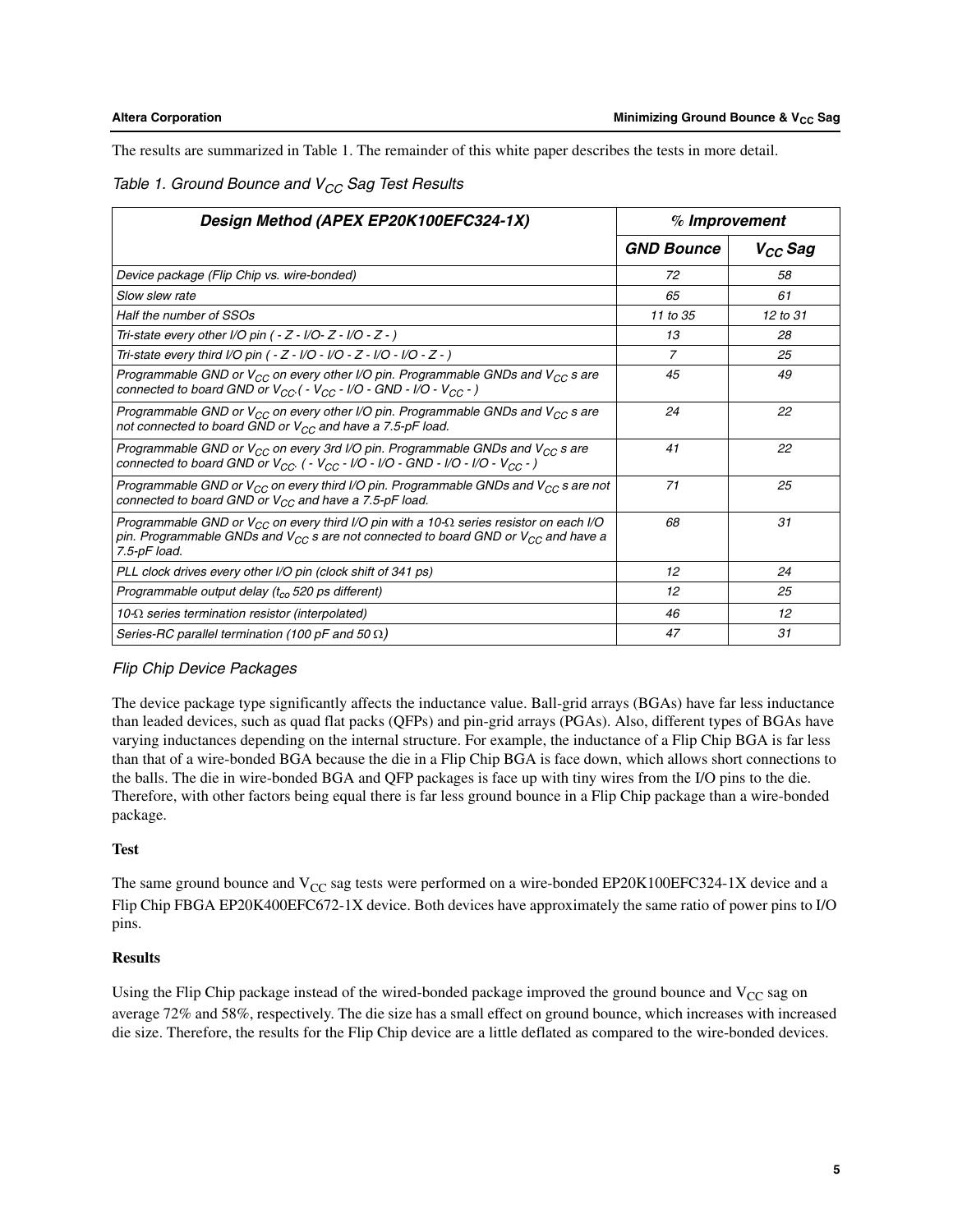#### *Slow Slew Rate*

Slew rate refers to the edge rate of an output pin. Fast or slow slew rate is software selectable on a pin-by-pin basis for Altera devices. By default, all Altera device I/O pins are set to a fast slew rate to obtain the fastest clock-to-out timing. Slowing down the slew rate reduces the current draw and, therefore, greatly decreases ground bounce and  $V_{CC}$  sag.

#### **Test**

Select slow slew rate instead of fast slew rate for all the switching pins on the EP20K100EFC324-1X device.

#### **Results**

Ground bounce and  $V_{CC}$  sag improved 65% and 61%, respectively.

#### *Limit the Number of Simultaneously Switching Outputs (SSOs) per I/O Bank*

Many Altera devices have several I/O banks each with separate power pins, which allow different  $V_{CC}$  levels and I/O standards to be used on the same chip. Limiting the number of SSOs per bank helps keep the current per power pin at a minimum. As the number of SSOs increases, the amount of ground bounce and  $V_{CC}$  sag steadily increases and then starts to flatten out due to supply current limitations of the device. This causes the percent reductions in ground bounce and  $V_{CC}$  sag to have a wide range when reducing the number of SSOs.

#### **Test**

Reduce the number of SSOs by 50%.

#### **Results**

Ground bounce and  $V_{CC}$  sag improved 11% to 35% and 12% to 31%, respectively, when varying the number of SSOs. As the number of SSOs increases, the amount of ground bounce and  $V_{CC}$  sag increases and then flattens (and in some cases decreases). This characteristic is due to the output buffers reaching their maximum current-carrying capacity. The range in improvement for ground bounce and  $V_{CC}$  sag for this test is due to this characteristic.

### *Spread Out Simultaneously Switching Output (SSO) Pins*

Spreading out the simultaneously switching output pins in the I/O bank is another technique that helps lower the change in current.

#### **Test**

This test evaluates the effect two different switching I/O patterns have on ground bounce and  $V_{CC}$  sag.

- Place a tri-stated pin between every switching I/O pin. The I/O pin configuration is  $-Z I/O Z I/O Z I$ .
- Place a tri-stated pin between every 3rd I/O pin. The I/O pin configuration is  $Z I/O I/O Z I/O I/O Z -$

#### **Results**

- For the first test, ground bounce and  $V_{CC}$  sag improved 13% and 28%, respectively.
- For the second test, ground bounce and  $V_{CC}$  sag improved 7% and 25%, respectively.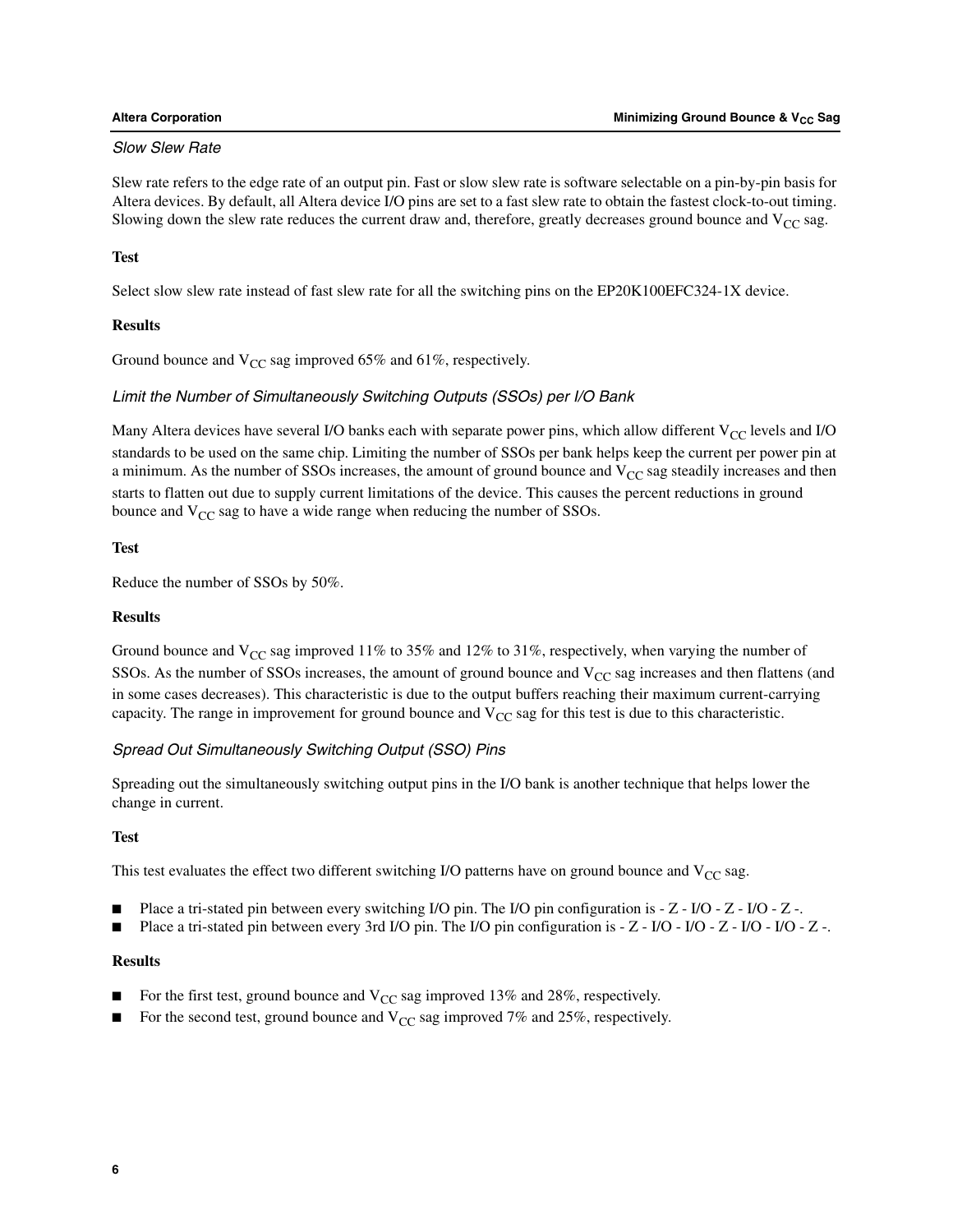# **Programmable GND & V<sub>CC</sub> Pins**

One feature of Altera devices that helps reduce ground bounce and  $V_{CC}$  sag and increase noise immunity is programmable GND and  $V_{CC}$  pins, which are I/O pins internally connected to the ground and  $V_{CC}$  of the device. The programmable GND/V<sub>CC</sub> option is available on a pin-by-pin basis. All unused I/O pins may optionally drive out ground, which is recommended for applications susceptible to noise and ground bounce problems. Adding programmable GND and  $V_{CC}$  pins helps decrease the overall inductance by offering more paths to ground and helps decrease the return loop inductance by having the grounds closer to the switching I/O pins.

#### **Test**

These tests evaluate the effect of different programmable GND and  $V_{CC}$  configurations. In each test the programmable power pins alternate between GND and  $V_{CC}$ . The 7.5 pF load emulates a typical TTL load.

- 1. Connect every other programmable GND and  $V_{CC}$  I/O pin to GND or  $V_{CC}$  on the board. The I/O pin configuration is -  $V_{CC}$  - I/O - GND - I/O -  $V_{CC}$  -.
- 2. Connect every other programmable GND and  $V_{CC}$  I/O pin to a 7.5 pF load.
- 3. Connect every 3<sup>rd</sup> programmable GND and V<sub>CC</sub> I/O pin to GND or V<sub>CC</sub> on the board. The I/O pin configuration is -  $V_{CC}$  - I/O - I/O - GND - I/O - I/O -  $V_{CC}$  -.
- 4. Connect every 3<sup>rd</sup> programmable GND and  $V_{CC}$  I/O pin to a 7.5 pF load.

#### **Results**

The results for each test are as follows:

- 1. Having every other programmable GND and  $V_{CC}$  I/O pin connected to a board GND or  $V_{CC}$  on the board improved ground bounce and  $V_{CC}$  sag by 45% and 49%, respectively.
- 2. Having every other programmable GND and  $V_{CC}$  I/O pin connected to a 7.5 pF load improved ground bounce and  $V_{CC}$  sag by 24% and 22%, respectively.
- 3. Having every 3rd programmable GND and  $V_{CC}$  I/O pin connected to GND or  $V_{CC}$  on the board improved ground bounce and  $V_{CC}$  sag by 42% and 22%, respectively.
- 4. Having every 3rd programmable GND and  $V_{CC}$  I/O pin connected to a 7.5 pF load improved ground bounce and  $V_{CC}$  sag by 71% and 25%, respectively.

### *Out-of-Phase Simultaneously Switching Outputs (SSOs) Using PLLs*

Altera PLLs can be used to help reduce ground bounce and  $V_{CC}$  sag. PLLs can shift the clock feeding a portion of the output registers, so only a portion of the registers switch simultaneously. By lowering the number of SSOs, less current flows through the power pins. Altera recommends that the shifted clock feed every other output pin in the bus in order to spread out the simultaneously switching pins among the ground and  $V_{CC}$  pins.

#### **Test**

Use a PLL to shift the clock so there is 341 ps difference between the two clocks feeding the registers that drive switching I/O pins. The shifted clock feeds the register feeding every other switching I/O pin.

#### **Results**

Ground bounce and  $V_{CC}$  sag improved by 12% and 24%, respectively.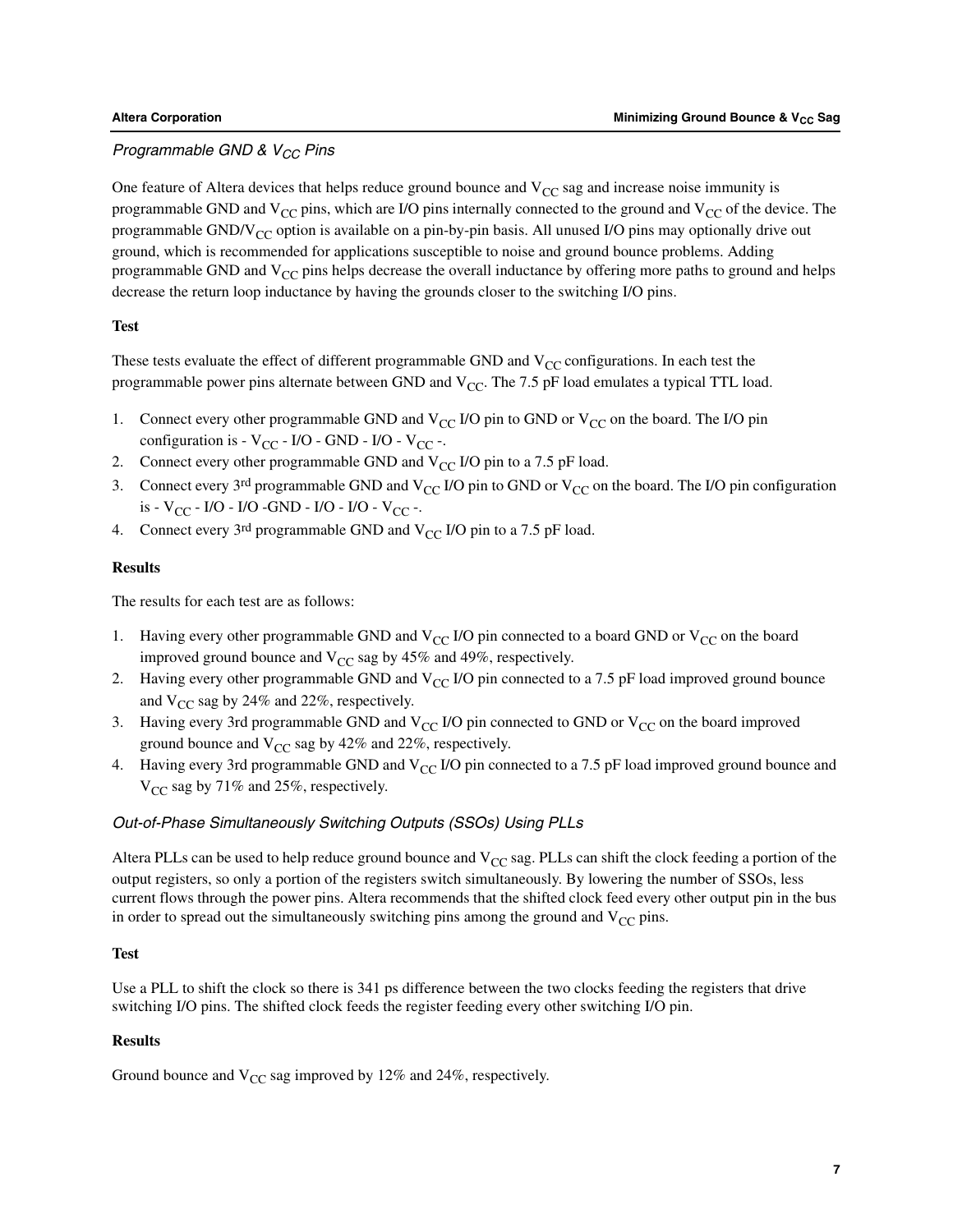### *Out-of-Phase Simultaneously Switching Outputs (SSOs) Using Programmable Output Delay*

APEX 20KE devices have a programmable output delay between the output register in the I/O cell and the I/O pin. By turning on the programmable delay for every other SSO, half the outputs switch slightly later. The change in current, di/dt, is approximately half, since only half the outputs are switching simultaneously. Turn on the programmable delay for every other output to spread out the SSO around each power pin. This helps reduce the change in current through each power pin and the amount of ground bounce and  $V_{CC}$  sag. The programmable output delay and the PLL accomplish the same goal, except that the PLL gives the designer more control of the amount of delay.

#### **Test**

Turn on the programmable delay for every other SSO. The Quartus® II software reported a 520-ps difference in  $t_{co}$  for every other register.

#### **Results**

Ground bounce and  $V_{CC}$  sag improved 12% and 25%, respectively.

### *Series Termination Resistors*

While series termination resistors help control the reflections on the signals; adding series resistors to the SSOs is another method for reducing ground bounce and  $V_{CC}$  sag by limiting the current. The edge rate slows down slightly, but this is often acceptable when using a small resistor (10  $\Omega$  to 33  $\Omega$ ). The benefit of the reduction in ground bounce and  $V_{CC}$  sag often far outweighs the added delay.

Refer to the Series Termination section of *Application Note 75 (High-Speed Board Design)* for a schematic of this termination scheme.

### **Test**

These tests evaluate the effect of termination resistors on ground bounce and  $V_{CC}$  sag.

- Place a 10- $\Omega$  series resistor on every switching output.
- Place a 10-Ω series resistor on all SSOs with every 3<sup>rd</sup> I/O pin as a programmable GND or V<sub>CC</sub>.

#### **Results**

- With a 10- $\Omega$  series resistor on every switching output, ground bounce and V<sub>CC</sub> sag improved 46% and 12%, respectively. The resistor added 50-ps delay on the output pins.
- With a 10-Ω series resistor on all SSOs with every 3<sup>rd</sup> I/O pin as a programmable GND or V<sub>CC</sub> ground bounce and  $V_{CC}$  sag improved 45% and 49%, respectively. The resistor added 50-ps delay on the output pins.

### *Series-RC Parallel Termination*

In a parallel termination scheme, a resistor and capacitor network is used as a terminating impedance. The terminating resistor is equal to  $Z_0$ , which is usually 50-Ω. The capacitor must be greater than 100pF. The capacitor blocks low-frequency signals while passing high-frequency signals. Therefore, the DC loading effect of the terminating resistor does not have an impact on the driver.

Refer to the Series-RC Parallel Termination section of *Application Note 75 (High-Speed Board Design)* for a schematic of this termination scheme.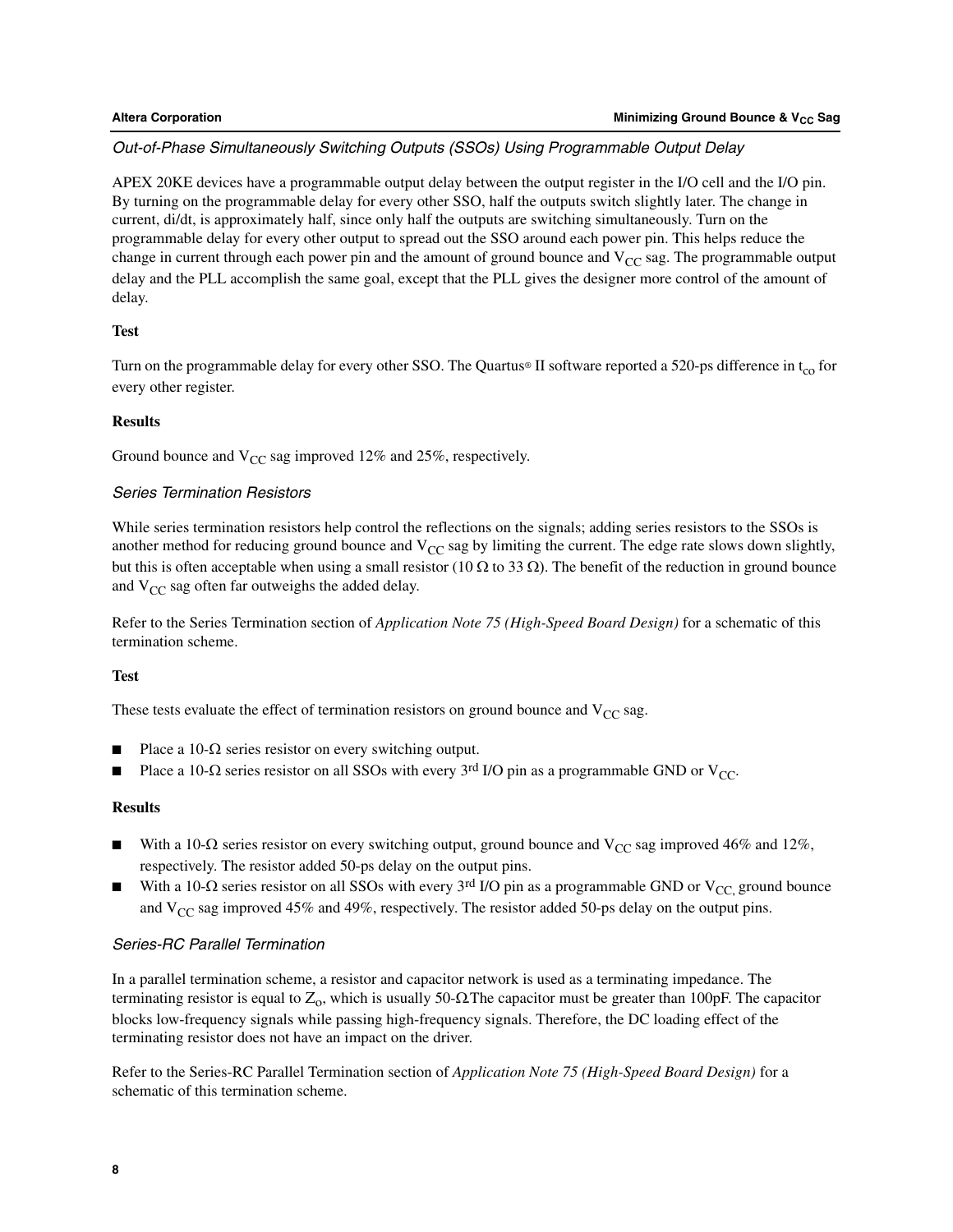#### **Test**

Use a 100-pF capacitor and a 50- $\Omega$  terminating resistor.

#### **Results**

Ground bounce and  $V_{CC}$  sag improved 47% and 31%, respectively.

# **General Recommendations**

The following are some general recommendations to reduce ground bounce and  $V_{CC}$  sag in designs.

#### *Synchronous vs. Asynchronous*

Settling time is an important parameter that affects ground bounce and  $V_{CC}$  sag. Settling time is the amount of time the signal stays above the maximum threshold voltage for a logic 0. For a synchronous signal, as long as the signal is sampled after the signal settles, the signal is interpreted correctly. Any glitch on an asynchronous signal triggers the receiving device. Therefore, whenever possible use synchronous signals.

#### *Use Low Voltage Differential Signal (LVDS)*

Designers can use I/O terminations to help minimize ground bounce. One popular I/O standard for high-speed applications is low-voltage differential signaling, due to the combined advantages of high bandwidth and high immunity to noise. Any noise in the system is common to both the positive and negative wires of the channel and, therefore, is filtered out by the differential input of the LVDS receiver.

#### *Follow General Board Design Guidelines*

For all designs it is recommended to use  $0.1\mu$ F and  $0.01\mu$ F decoupling capacitors in parallel. An additional  $0.001\mu$ F decoupling capacitor is highly recommended for designs that may be susceptible to ground bounce and  $V_{CC}$  sag.

When assigning the pin-out for each device, placement of SSOs should be taken into consideration. Always place them close to as many power pins as possible and, in extreme cases, sandwich them among the power pins and programmable GND and  $V_{CC}$  pins to reduce the current each power pin has to source or sink. This reduces the change in current for each power pin and thus reduces the amount of ground bounce and  $V_{CC}$  sag (V = L  $\times$  di/dt).

When adding the vias for the decoupling capacitors, place them as close to the capacitor pad as possible and use as large as possible vias. Both of these design techniques help minimize the inductance. Overlapping the pad and the via avoids the necessity of a trace. When doing this, it is important not to overlap too far because the solder from the pad may sink into the via and the capacitor will not adhere to the pad. Consult the PCB manufacturer for recommendations.

Refer to *Application Note 75 (High-Speed Board Design)* for more detailed recommendations on high-speed board design.

# **Conclusion**

Ground bounce and  $V_{CC}$  sag are well-known in the semiconductor industry. Many design methods reduce them. Since ground bounce and  $V_{CC}$  sag go hand-in-hand, it is best to implement techniques for minimizing both. It is important to understand these analog issues when designing high-speed digital systems. With the proper board design practices and understanding of the phenomena, ground bounce and  $V_{CC}$  sag can be minimized in order to preserve signal integrity.